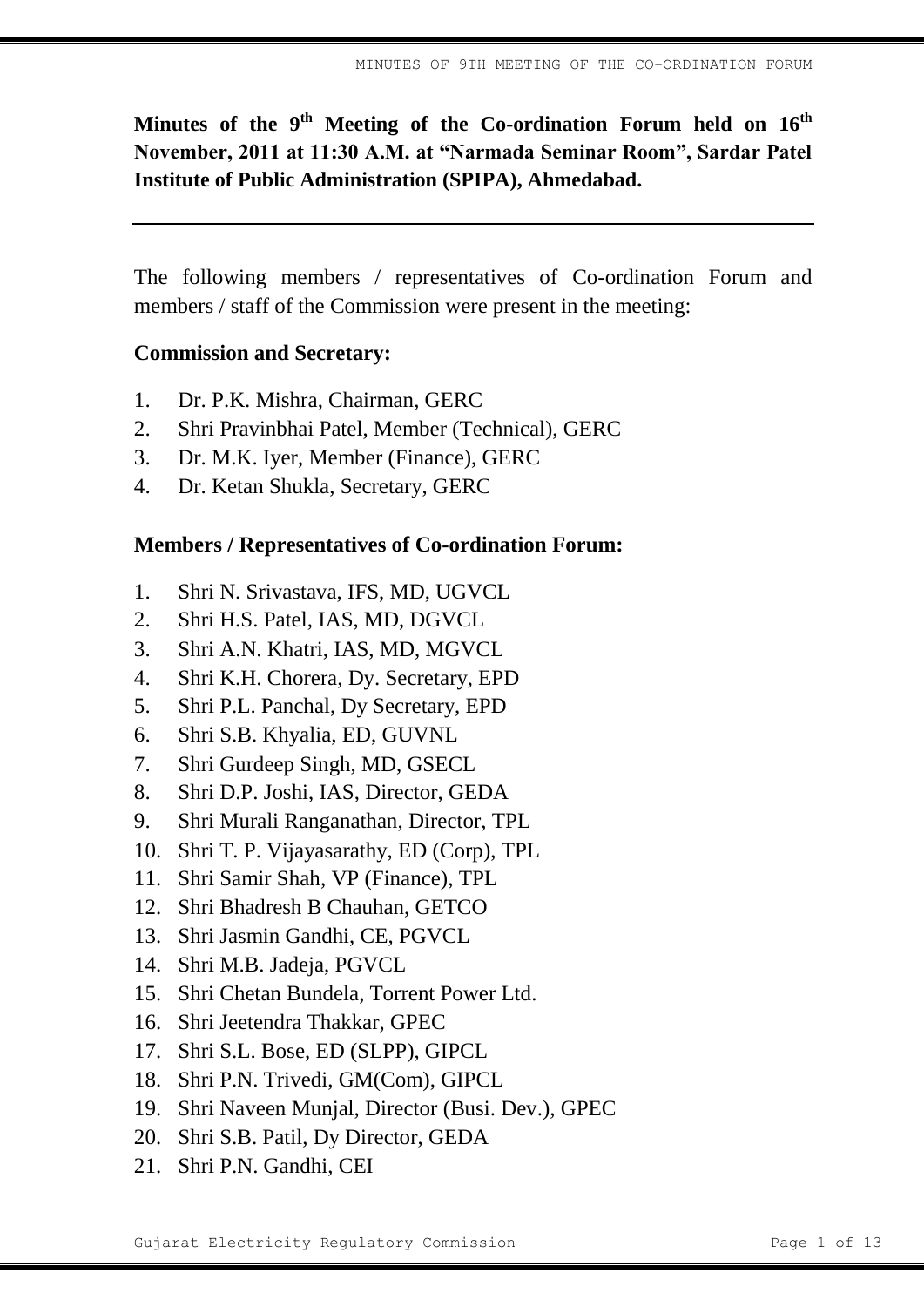- 22. Shri T.S. Bhatt, MD, Essar Power Ltd.
- 23. Shri A. Ganesan, SE, KPT
- 24. Shri S.M. Godkhindi, CE, MGVCL
- 25. Shri Y.B. Sukhadia, ACE (RC&V), MGVCL
- 26. Shri B.V. Shah, Addl. C.E. (C&R), DGVCL
- 27. Shri Sanjay Vashishtha, AF Mercados EMI
- 28. Shri Anish De, AF Mercados EMI
- 29. Shri Chinmaya Acharya, Shakti Sustainable Energy Foundation
- 30. Shri Vipul H Jadav, Adani Power Ltd.

#### **Officers of the Commission:**

- 1. Shri D.R. Parmar, Joint Director
- 2. Shri S.R. Pandey, Legal Advisor
- 3. Shri B.R. Joshi, Technical Consultant
- 4. Shri G.H. Patel, Dy. Director
- 5. Shri S.T. Anada, Dy. Director

At the outset, Shri Ketan Shukla, Secretary, GERC welcomed on behalf of GERC all the members and participants and invited Dr. P.K. Mishra, Chairman, GERC, to address the Forum.

Dr. P.K. Mishra, Chairman, GERC, also welcomed all the dignitaries. He introduced the new members, Shri Mukesh Puri, MD, GUVNL, Shri Gurdeep Singh, MD, GSECL, Shri N. Srivastava, MD, UGVCL, Shri H.S. Patel, MD, DGVCL, Shri P.N. Gandhi, Chief Electrical Inspector, Shri D.P. Joshi, Director, GEDA, Shri S.L. Bose, Executive Director, Bhavnagar Energy Co. Ltd. and representatives from Shakti Foundation / AF Mercados.

Thereafter, the agenda items were taken up for discussion.

#### **Agenda Item No. 1**

# **Approval of the minutes of the 8th Meeting of the Co-ordination Forum held on 02nd April, 2011**

The  $8<sup>th</sup>$  Meeting of the Co-Ordination Forum was held on  $2<sup>nd</sup>$  April, 2011. The minutes of the meeting were sent to all the members on  $30<sup>th</sup>$  May, 2011. Since no comments or suggestions have been received on it, the same were adopted as approved.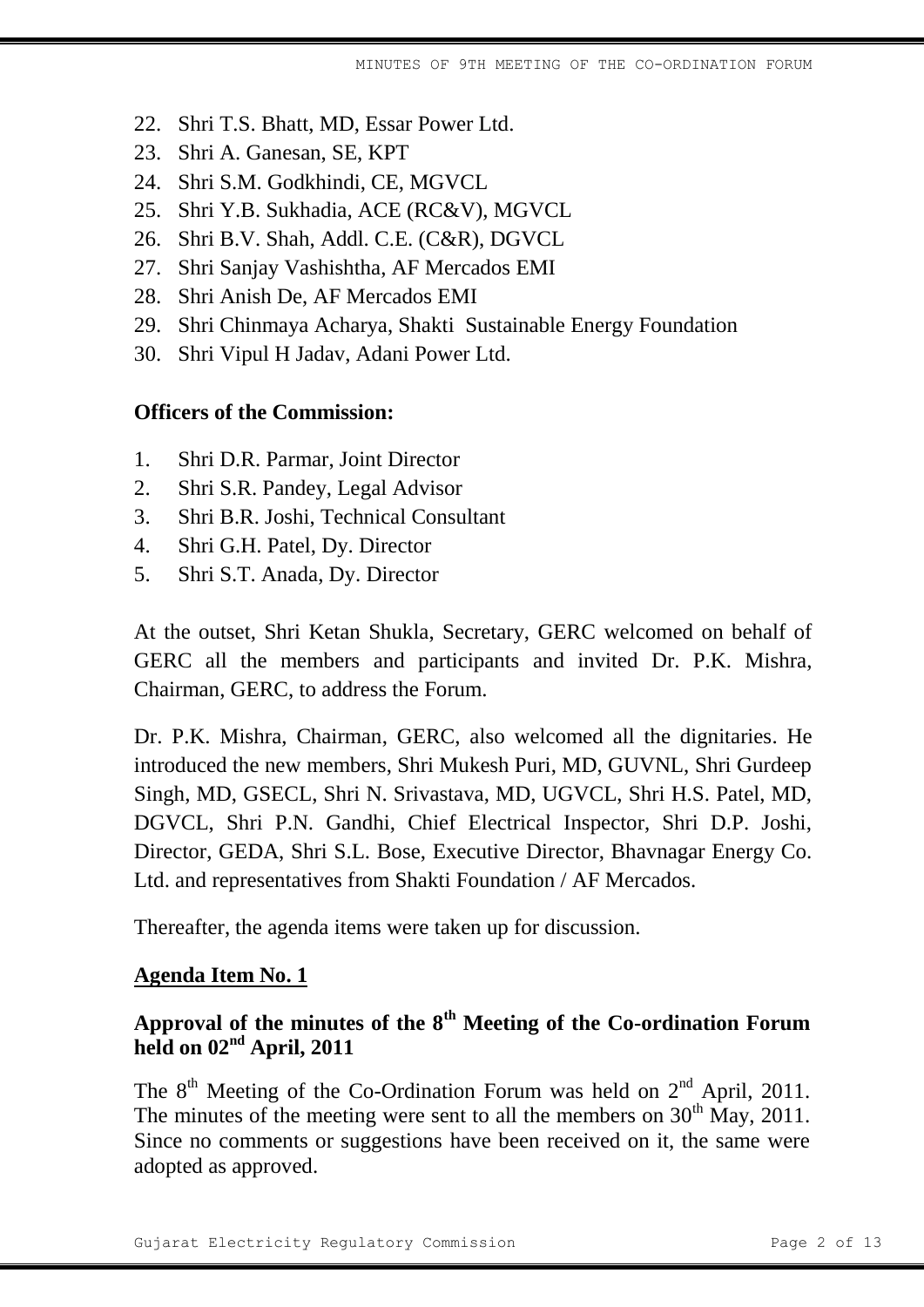# **Action Taken Report on the minutes of the 8th Meeting of the Coordination Forum**

The Action Taken Report was discussed item-wise as under:

*(a) As per the recommendations of the consultant on study of the merit order dispatch, GUVNL/SLDC informed that they will implement all the recommendations of the consultants except forming another Co-Ordination Committee for discussing the discrepancies observed in the merit order. It was explained that as all the constituents meet regularly, there is no need for an additional committee in this regard. Chairman, GERC, enquired as to whether SLDC has already placed the technical minimum requirement of each of the power station on its website. SLDC confirmed the same.* 

*Shri S.T. Anada, Dy. Director, GERC, explained the salient features of the recommendations and it was decided that the consultant's report was acceptable and implementable. Chairman, GERC, suggested that the principles and actions as mentioned in the report should be adhered to by all the constituents. Chairman, GERC, enquired whether proper communication system is available between SLDC and other utilities. SLDC confirmed that there is no gap in communication system among utilities.*

*Chairman, GERC, advised SLDC to take following measures:* 

- *SLDC should submit a report on the implementation of the recommendations of the consultant regarding Merit Order Despatch.*
- *SLDC should ensure that there is total transparency in its functioning so that all the stakeholders have confidence in its objectivity.*

{Action- SLDC}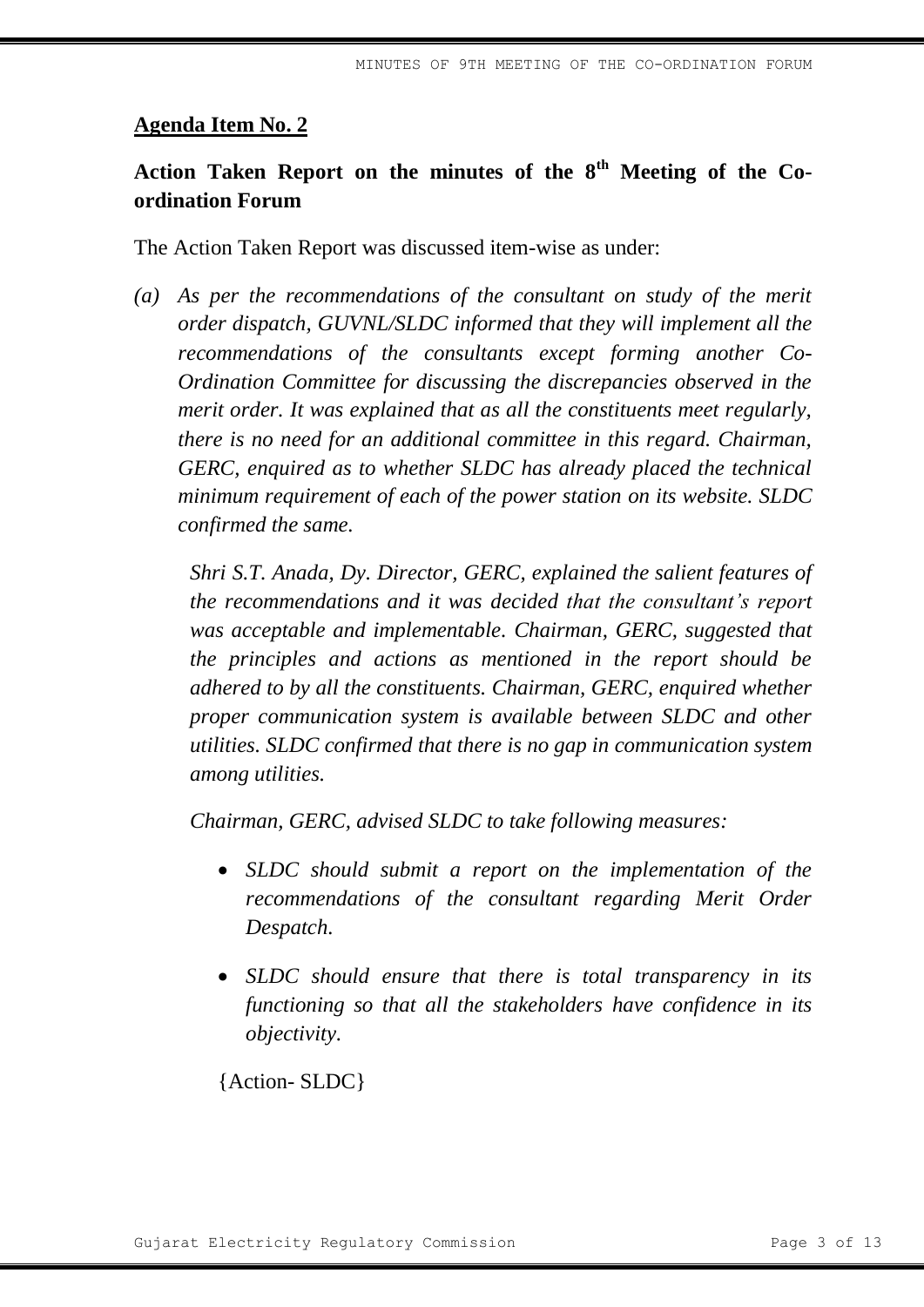- *(b) The issue of electrical accidents to both human and animal was discussed. It was further discussed in detail during discussion on agenda item regarding Standard of Performance.*
- *(c) The Open Access Regulations notified by GERC are being implemented by the transmission/distribution utilities. However, Member (Tech), GERC, pointed out that there were certain implementation issues raised by SLDC and other consumers. In view of this, a meeting has already been scheduled with all the constituents on 24.11.2011 to sort out the issues regarding Open Access Regulations. The Chairman, GERC urged that the senior officials of each of the utilities should attend the same for resolving any discrepancies or issues in this regard.*

{Action- Legal Advisor, GERC}

*(d) Regarding the committee report on the governance for safety in the electricity industry, it was observed that the Committee had recommended proper co-ordination among various agencies. Agencies such as Municipal Corporation, Urban Development Authorities, the electricity, gas, telecommunication service providers, National Highway Authority of India, GIDC, Railways and other private agencies should jointly frame necessary norms to overcome the problems observed by various service providers. Shri Murali Ranganathan, Director, TPL, who had earlier put forward the need for such a report, emphasized that with the growing urbanization, there are severe constraints in getting land for construction of new sub-stations and hence exclusive corridors for utilities must be established in the Town Planning Scheme itself.*

*The main conclusion which emerged from the above discussion was that there is an urgent need to make provision for land/corridors for power distribution utilities in urban planning. If necessary, arrangement could be made in the legal and policy framework relating to Urban Development and Town Planning. Energy & Petrochemicals Department may move the relevant government department in this regard.* 

{Action- DGVCL & TPL to prepare detailed note with Action Taken Report}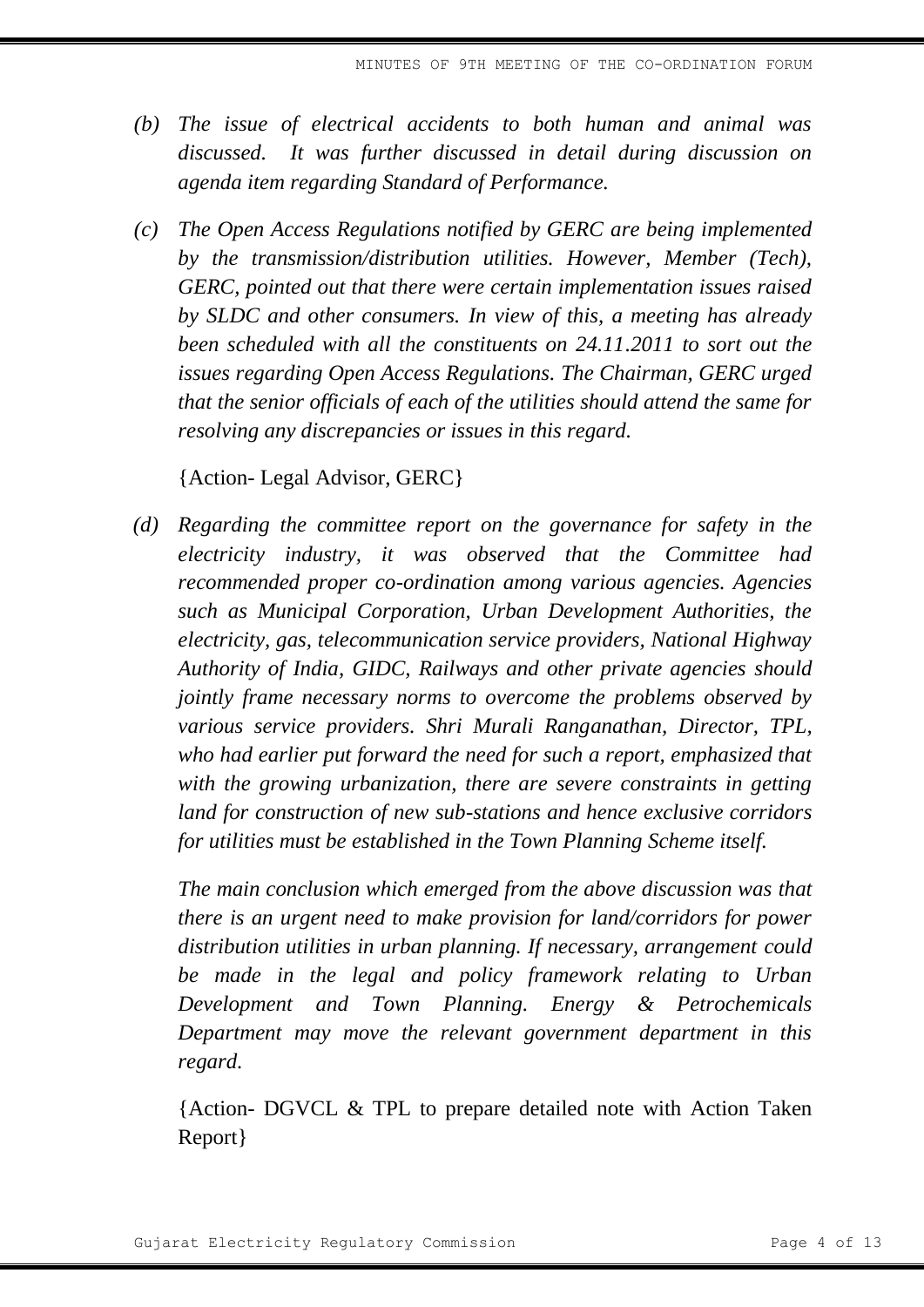#### **Highlights of Tariff Order.**

Chairman, GERC, briefed the Forum that the Commission had initiated an elaborate exercise of not only formulating MYT Regulations, but also ensuring that the tariff orders for all the utilities are issued as per the Regulations laid down. He also stated that the Commission has been very innovative and has ensured transparency and reduction in the tariff categories to avoid misinterpretation and problems to the consumers.

Shri Dharmendra R Parmar, Jt Director (Tech), GERC, gave highlights of the tariff order which, inter-alia, included shifting towards demand based tariff, time of use charges to all H.T. consumers, rationalization of tariff for industrial consumers, merging of motive and lighting tariff etc. The Forum members appreciated the initiatives of GERC; however, it was felt that the total impact of the tariff revision will be known only after the first two billing cycles are implemented.

Chairman, GERC, urged that the tariff principles laid down should be properly adhered to. It was also pointed out during the discussion that in view of the rationalization done by GERC in the tariff structure, the Chief Electrical Inspector should take appropriate action for restructuring the electricity duty in consonance of the tariff order. It was pointed out by the distribution companies that in view of the various categories in the electricity duty format, the utilities are not in a position to remove the additional meter in the consumer premises as they have to pay different duties under the electricity duty provisions. Chairman, GERC observed that early action for rationalisation in the duty structure should be initiated by the Chief Electrical Inspector. Shri K.H. Chorera, Dy. Secretary, EPD assured that the proposed for rationalization once received from the Chief Electrical Inspector shall be taken up with the Finance Department for early action.

The Chief Electrical Inspector will immediately move the Energy & Petrochemicals Department and Finance Department for restructuring of the electricity duty in consonance with the revised tariff structure and keeping in view the need for simplification of the duty structure in the interest of consumers of electricity. A report, in this regard, should be submitted to the Commission within a month.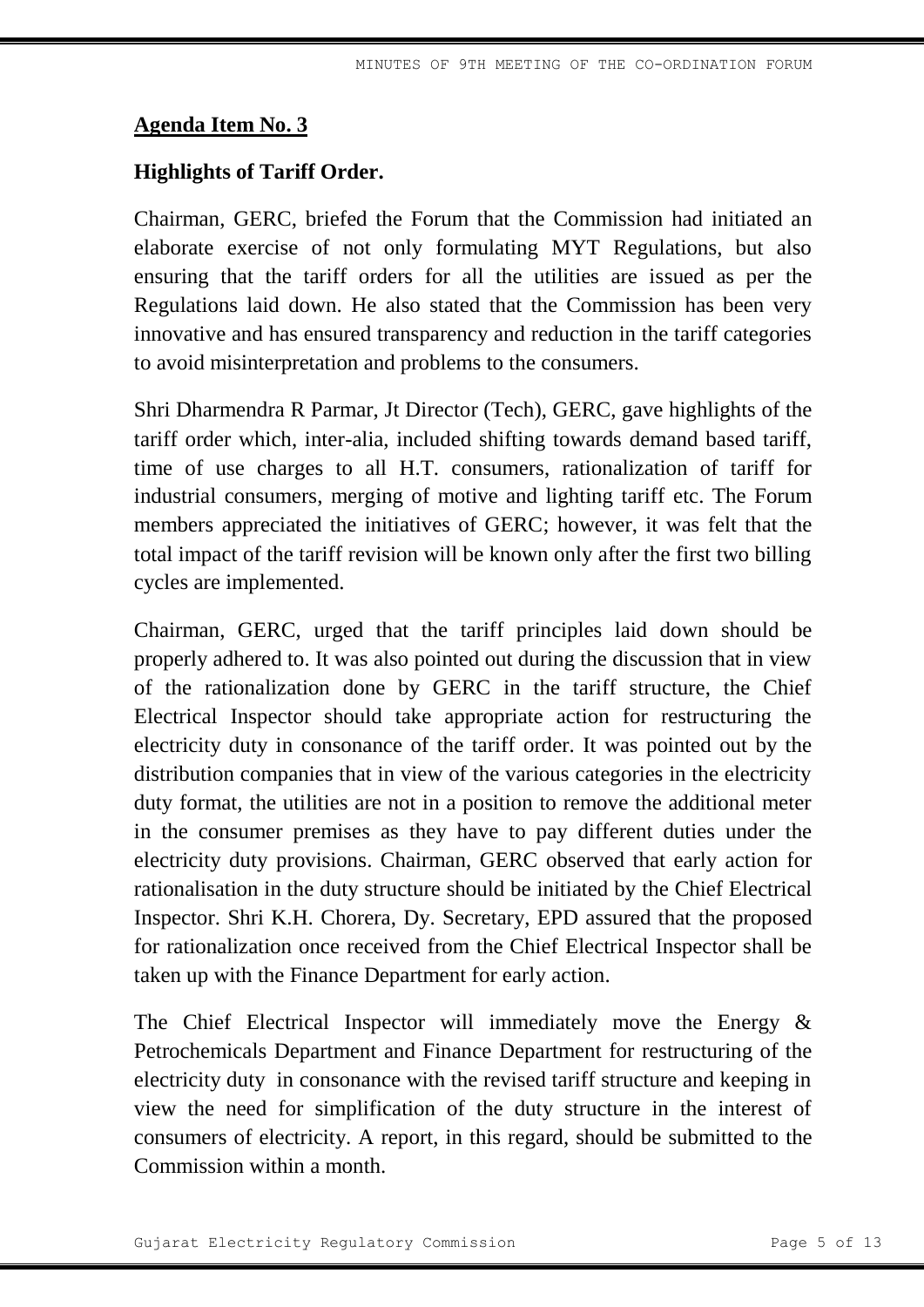{Action- Chief Electrical Inspector: Report to be submitted within 15 days}

## **Agenda Item No. 4**

## **Discussion paper on Solar Tariff for the new control period.**

Chairman, GERC indicated that as the control period for the existing solar tariff is coming to an end, the GERC has brought out a comprehensive discussion paper on Solar Tariff for the next control period of 3 years. The existing control period is upto 28.1.2012. In the context of the Power Purchase Agreement signed between GUVNL and Solar Power Developers, it was pointed out that the PPA envisages commissioning of the projects by December 2011, whereas the control period for the current tariff is upto 28.1.2012. On an enquiry, as to whether there is any conflict between the provisions of PPA and tariff order, Shri S.B. Khyalia, Executive Director, clarified that the tariff as prevalent from time to time based on the Commission's order is applicable which is not in conflict with the provisions of the PPA. On an enquiry as to whether there was any specific comment on the discussion paper, Shri Khyalia pointed out that the tariff for solar thermal has been increased which appears to be on the higher side. Chairman, GERC explained that there was a downward trend in the price of solar PV and hence, there is a downward trend of over Rs. 2/- in the levelised tariff for solar PV, whereas in the case of solar thermal it was felt that the earlier tariffs were too low as there was no experience in the case of solar thermal costs. However, he requested all the utilities to give their comments which shall be appropriately considered by the Commission.

It was pointed out that GUVNL had been advising GEDA, the nodal agency for renewable, not to approve REC based wind power as GUVNL would find to be more expensive to fulfil its RPO obligation because it has to pay for the REC certificate in addition to the average cost of purchase. The cost will be more than the preferential tariff. Shri S.B. Khyalia mentioned that GUVNL had no objection to purchase renewable power, such as wind energy, at preferential tariff, but not at average pool cost of purchase from REC based projects. Shri Pravinbhai Patel, Member (Tech) enquired whether the CERC Regulations stipulate that generators on renewable power cannot be denied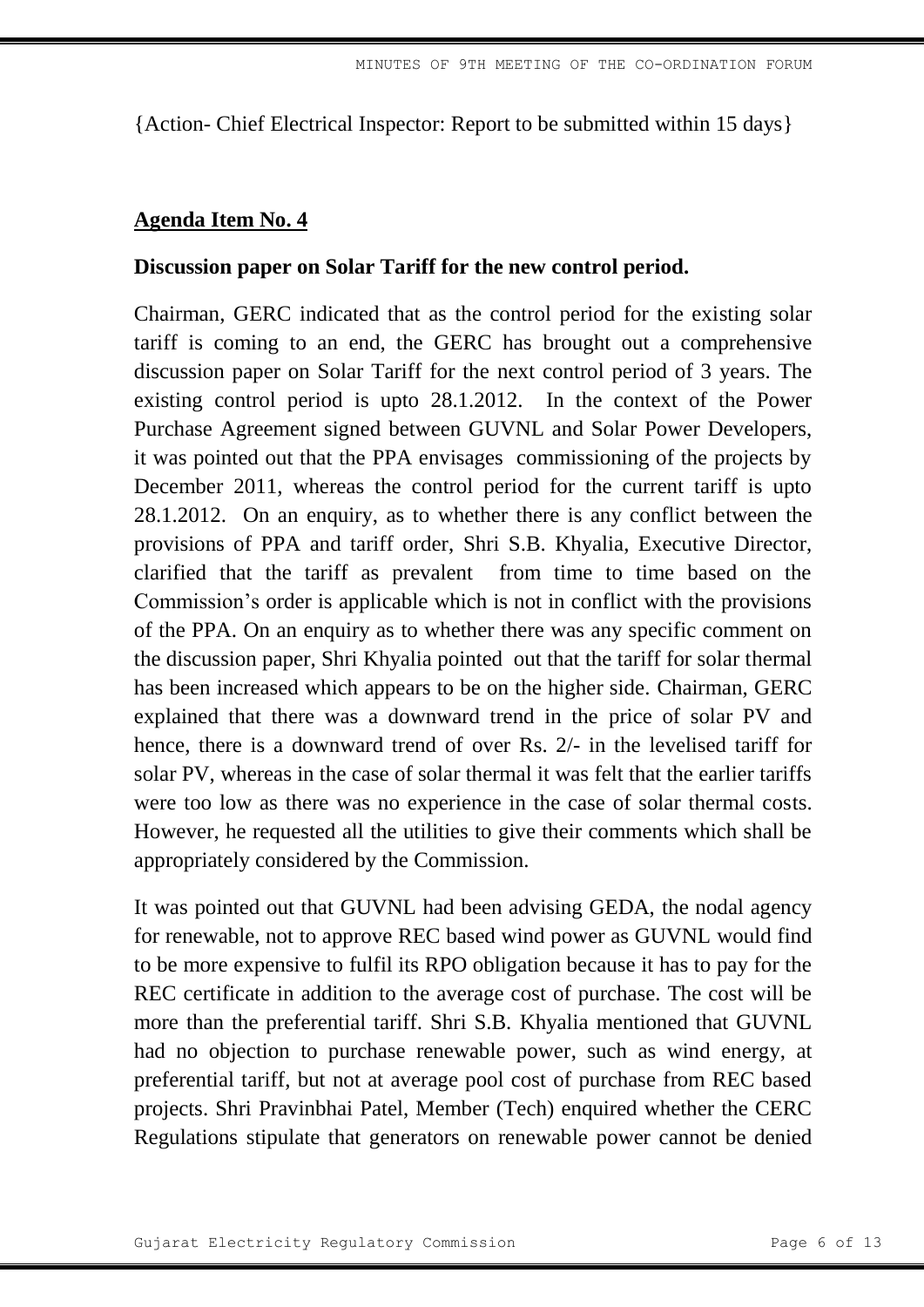the option of REC. It was felt that more clarity is required on this issue. It was decided to further examine the relevant provisions.

The issue of extension of the existing solar tariff structure for a further period as requested by some of the solar developers who have already signed PPA with GUVNL was discussed. It had been represented by many developers that they were facing difficulty in land acquisition as well as financial constraints due to delay by Financial Institutions and hence, they wanted extension of the existing solar tariff for a further period of 3-4 months. In this regard, GUVNL suggested that only in cases where delay has occurred on account of delayed allocation of land by Government of Gujarat order, there seems to be some justification. In case of other developers there is no reason not to fulfil the deadlines as prescribed in the PPA. Shri S.B. Patil, Dy. Director, GEDA pointed out that as of date 82 MW of solar power had been commissioned, 68 MW are on the verge of completion, 431 MW projects have requested for customs clearance which have been accorded, 111 MW are at the preliminary stage of formulation and about 277 MW of solar power projects are yet to take off as many of the developers have not come forward to GEDA or any government agency for necessary clearance in this regard. Chairman, GERC suggested that the above aspects should be discussed as and when public hearing on discussion paper is held by the GERC.

# **Agenda Item No. 5**

#### **Standard of Performance (SoP)**

The Standard of Performance (SoP) reports of the licensees were taken up for detailed discussion. Chairman pointed out that although there seems to be a decline in the number of accidents during the quarter under consideration as compared to the corresponding quarter of the previous year, it does not reflect appropriate efforts by the utilities to ensure zero accident. The Discoms stated that they had taken many initiatives to curb the accidents, but certain accidents occur on account of negligence and such other action by the consumers within their premises. Shri Murali Rangnathan, Director, TPL gave detailed account of the accidents in TPL, Ahmedabad area and pointed out that the consumers do not take adequate precaution despite regular campaign and educational advertisement in this regard. The report of the Committee which has analysed the accidents was also discussed. The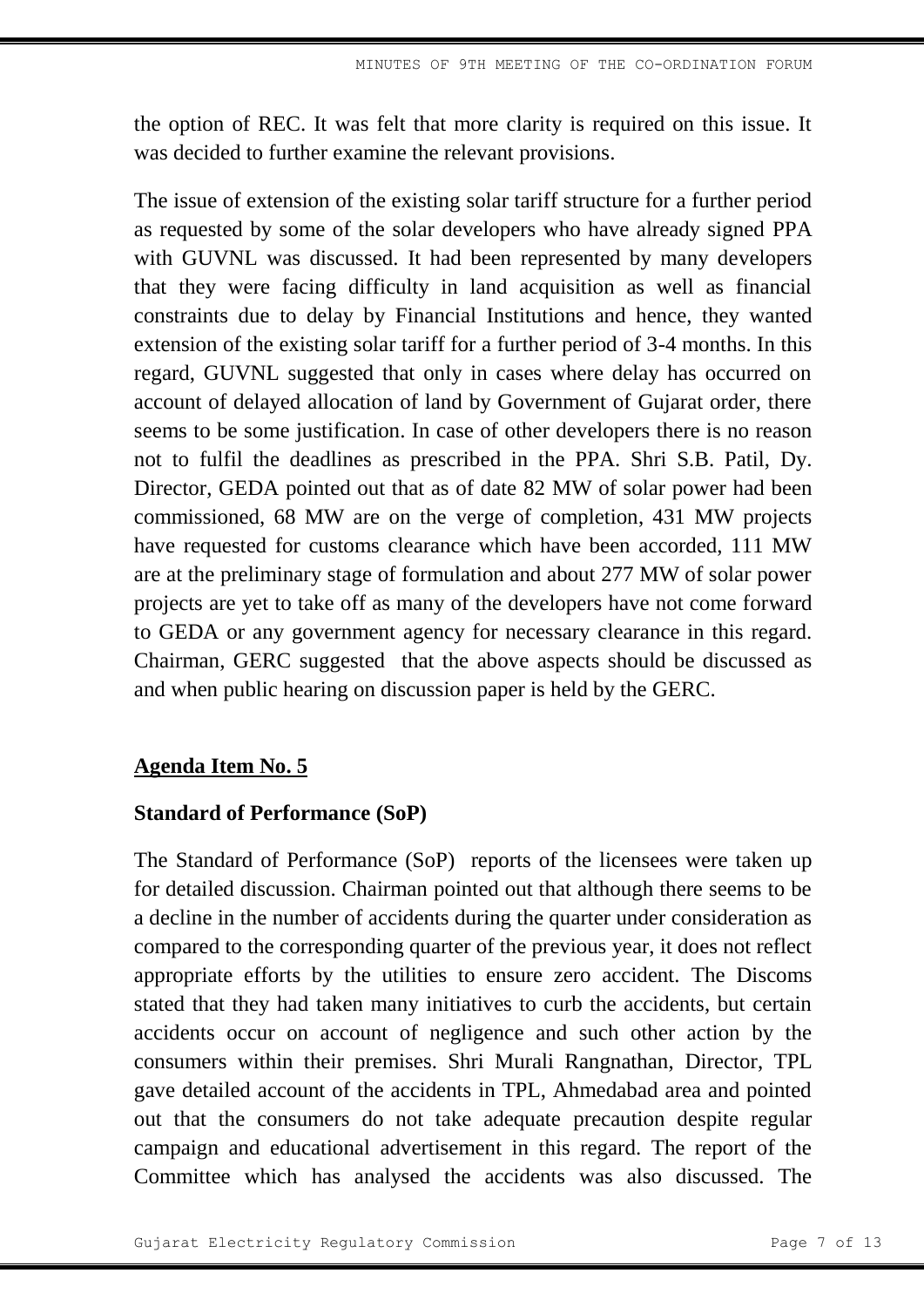Committee has suggested many preventive measures to avoid electrical accidents during monsoon. However, there seems to be no concrete action plan for reduction of electrical accidents by ensuring proper earthing, installation of ELCB etc. The Chief Electrical Inspector pointed out that detailed investigation is done on the causes of accidents and punitive remedial actions are initiated. It was suggested that not only the above action should be initiated, but the CEI and utilities should also check the existing installations and ensure compliance of safety standards. Chairman, GERC suggested that all efforts should be made to ensure zero accident.

As far as the issue of meter replacement and repair is concerned, it was found that the performance of DGVCL and MGVCL was poor. Shri H.S. Patel, MD, DGVCL informed that they will take appropriate action to ensure faster repair/replacement of meters. However, it was pointed out by the utilities that as the meters are available in plenty all the faulty meters should be immediately replaced and the bills issued to the consumers based on the readings as per the new meters. It was also decided that monitoring of repairing of the meters may not be necessary and hence, monitoring of meters replaced will be taken up in future.

Similarly, it was also pointed out that DGVCL and PGVCL have high incidence of DTR failure, which was not acceptable. The Chief Engineer, PGVCL and M.D., DGVCL assured that failure rate would be brought down by taking appropriate measures.

The report on SAIFI, SAIDI and MAIFI was discussed. It was pointed out that DGVCL and MGVCL are showing poor performance based on SAIDI which was not acceptable. Concerted efforts should be made by all concerned to ensure that SAIDI and SAIFI are within the reasonable limits. Shri Murali Ranganathan, Director, TPL suggested that proper method of SAIDI and SAIFI are required to be worked out especially with reference to definition the term 'interruption'. Some of the utilities ignore the interruptions to the extent of 3 minutes of the occurrence, which may not be correct. Chairman, GERC suggested that as per the SoP, the review committee is already looking into a comprehensive change in the SoP based on FOR recommendations; the utilities may participate and give their suggestions to ensure that the revised SoP would be more purposeful.

{Action- Joint Director (Tech), GERC}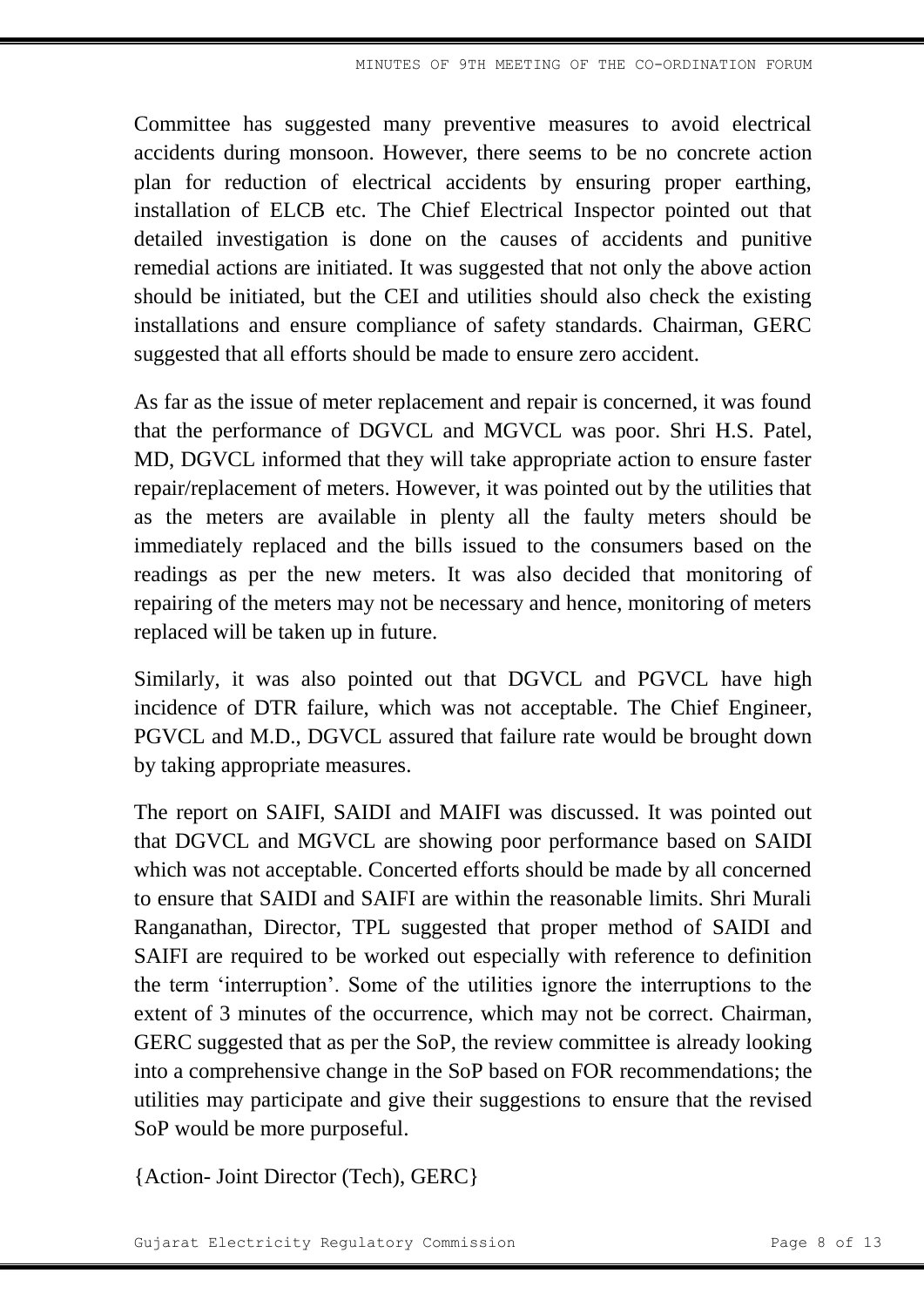# **Safety in the Electricity Industry**

Chairman, GERC, emphasized the need to take preventive actions to minimize accidents. Looking at the Standard of Performance Reports of the Discoms, Dr. P.K. Mishra said that the Discoms should focus on safety and form safety cells so that safety aspect would get immediate proper attention. It was decided to form a committee for monitoring of the accidents in all the Discoms. Shri N. Srivastava, MD, UGVCL will head the Committee along with MD, GSECL, which will consist of members from DGVCL, MGVCL, PGVCL, UGVCL, Torrent Power Ltd., Torrent Energy Ltd., MPSEZ Utilities Pvt. Ltd. and Kandla Port Trust. The Committee will analyse the accident data of the past 5 years on a quarterly basis and the report will be submitted in the next Co-ordination Forum Meeting.

{Action- Managing Director, UGVCL}

# **Agenda Item No. 7**

### **Status of Transmission Projects**

The Chief Engineer (Projects), GETCO made a detailed presentation on the status of various transmission schemes associated with generating stations and renewable sources projects, including the solar park. He presented linewise status and expressed confidence in completing the projects within the revised time limit prescribed. He indicated that for all the lines and substations, land acquisition, ordering for equipment, contract for construction awarded or in the process of being awarded soon. He indicated that as against the total capital expenditure of Rs. 2481 crores approved by the Commission they would be in a position to book the expenditure to the extent of Rs. 2200 crore by end of March, 2012.

It was pointed that GETCO should take more care and make efforts to ensure that the evacuation projects are commissioned before the actual commissioning of the power projects. Chairman, GERC suggested that GETCO should take immediate and appropriate action in this regard.

{Action- Gujarat Energy Transmission Co: To submit report regularly}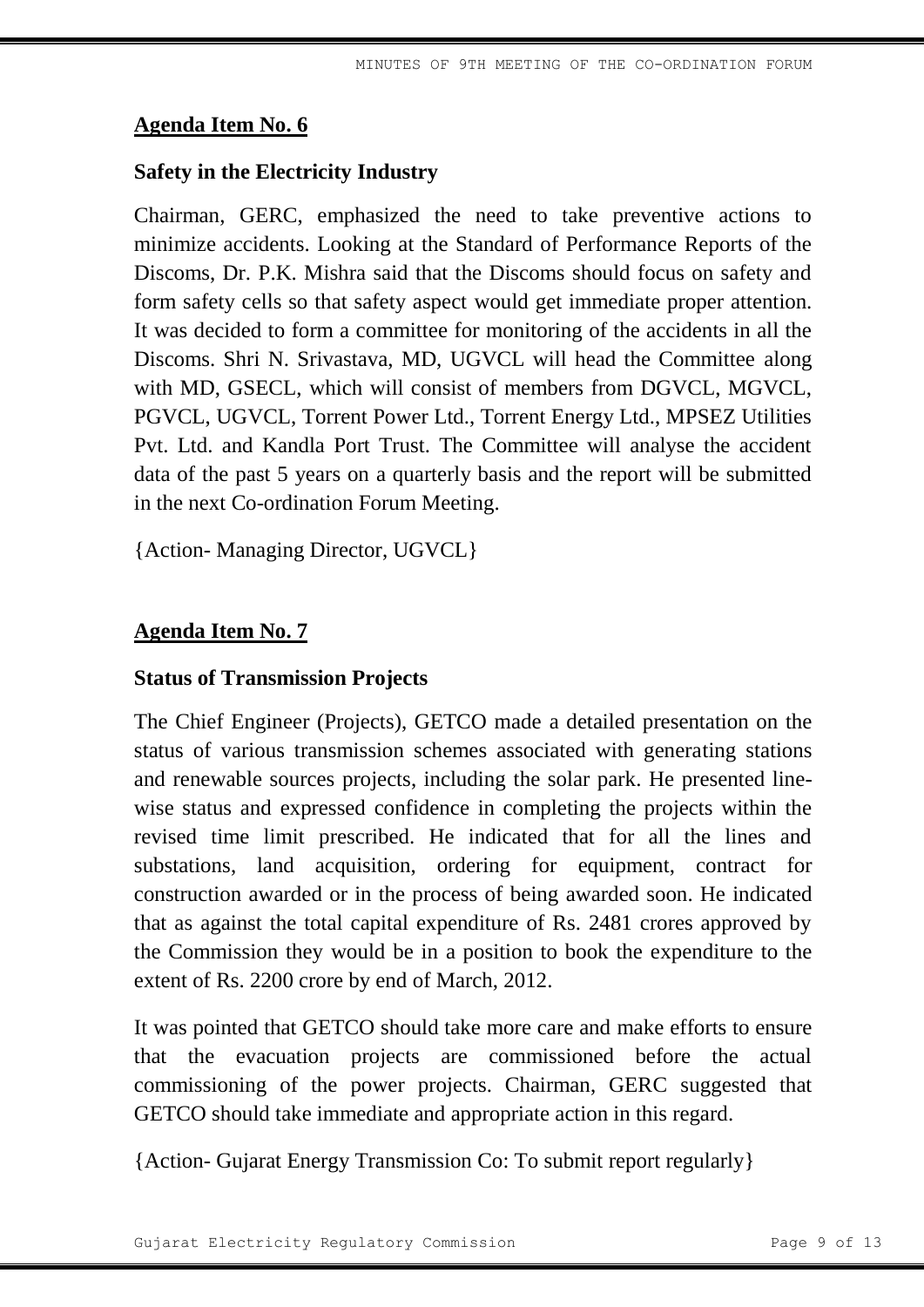# **Monitoring of RPO & Compliance.**

Chairman, GERC, noted that there is no appropriate or proper mechanism for monitoring of RPO and its compliance. GEDA which is the Nodal Agency has not been able to submit the report to the Commission as prescribed under the Regulation. GEDA regretted for the delay in compliance and assured to send the report in this regard without any delay. GUVNL pointed out that it will be able to fulfil the RPO obligation in respect of wind, solar and biomass and as on date for the period 2010-11 it has exceeded 5% limit as far as wind generation is concerned. TPL indicated it has not been able to fulfil the RPO on account of various constraints and inspite of advertising for the same. For the current year, it has already purchased 102 MU towards RPO, but still it falls 1% short of the overall requirement. It was pointed out by Shri Murali Rangnathan, Director, TPL that they will not be able to fulfil the obligations as they have already purchased more than 50% of the available REC from the market.

Chairman, GERC observed that it is the responsibility of the utilities to ensure compliance with the relevant Regulations. The Regulations provide for various actions in the event of non-fulfilment of RPO. It also provides for creating a fund by the utilities to compensate for the non-fulfilment of RPO.

It was decided that GEDA should more effectively monitor compliance of RPO. GEDA should also submit a quarterly report in this regard to the **Commission** 

{Action- Gujarat Urja Development Agency: To submit report in 15 days and later on, on quarterly basis}

### **Agenda Item No. 9**

# **Proposed guideline for signing of PPA for Power Projects and Renewable Energy**

In order to ensure appropriate and comprehensive PPA between the developers and utilities, GERC has come out with the proposed guidelines for conventional power and renewable energy. As the agenda was taken up at a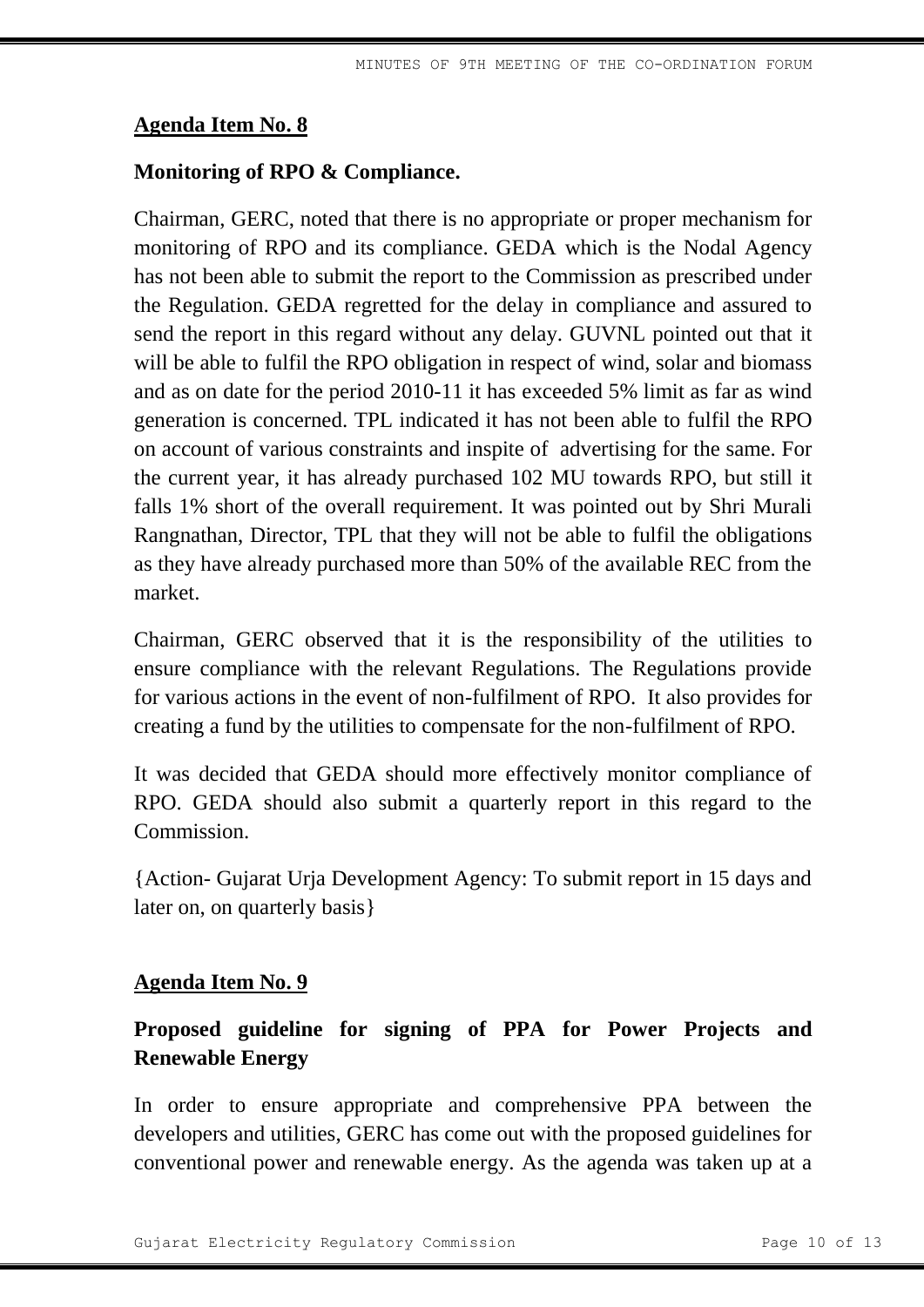short notice, it was decided that utilities would send their suggestions within a period of 10 days on the proposed guidelines. Further, GUVNL indicated that it will prepare model PPAs for each of the renewable categories to be approved by the Commission so that there is uniformity in this regard and each PPA need not be required to be scrutinized or approved by the **Commission** 

{Action- Joint Director (Tech), GERC}

## **Agenda Item No. 10**

### **Status of Renewable Energy – GEDA**

GEDA gave a presentation on the status of renewable energy and expressed satisfaction on the compliance by the distribution entities in the public sector. GEDA also indicated the status of solar projects in the State and expected that almost 300 MW of solar power would be commissioned by the end of March, 2012. Chairman, GERC once again reiterated that GEDA should play a more proactive role and ensure that necessary clearances are given for encouraging renewable power in the State. GEDA should also monitor the RPO of the utilities and submit its report in this regard regularly.

{Action- Gujarat Energy Development Agency}

### **Agenda Item No. 11**

#### **Presentation on Power Sector Scenario by GUVNL**

Shri S.B. Khayalia, Executive Director, GUVNL made a detailed presentation on the power scenario in the State. He pointed out that as on the date almost 13000 MW of capacity has been installed and more projects are on the verge of commercial operation. He indicated that almost 2500 MW would be commissioned by March, 2012. He further gave a scenario of the power sector by 2020 in Gujarat and pointed out that Gujarat will be surplus and there will be no peaking shortages as well.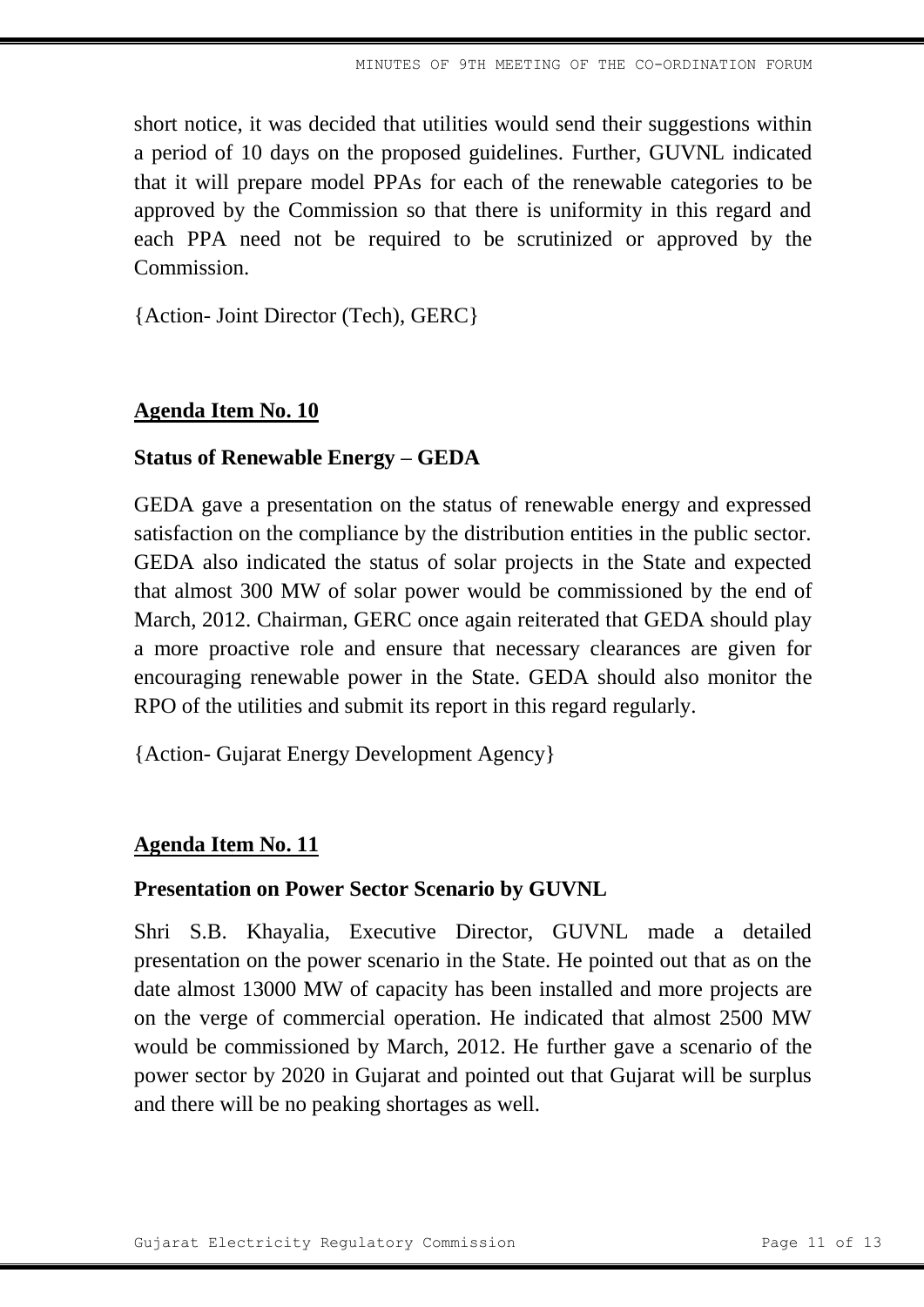Chairman, GERC directed that GUVNL while making a presentation on the power sector scenario of Gujarat should include performance parameters such as AT&C loss and T&D loss and also financial aspects.

{Action- Gujarat Urja Vikas Nigam Limited: Presentation in the next meeting}

# **Agenda Item No. 12**

# **Presentation on Merit Order of Power stations by Shri Gurdeep Singh, MD, GSECL**

Shri Gurdeep Singh, MD, GSECL made a presentation on Merit Order of Power stations of GSECL. In view of the peculiar position of GSECL, which has a mix of 210 MW as well as 120 MW plants, it becomes imperative that an innovative model of Merit Order is considered for GSECL plants. He suggested that the 210 MW plants may be bunched together and 120 MW may be bunched separately and their cost of generation be considered for Merit Order dispatch. This would ensure an additional generation by efficient plant without extra fuel being consumed. Shri S.B. Khayalia, Executive Director, GUVNL pointed out that instead of such bunching, unit wise Merit Order may be considered for scheduling and real time operation. Chairman, GERC, while appreciating the new approach suggested by MD, GSECL, suggested a detailed discussion in this regard and requested GUVNL to take initiative in this regard.

In the end, Chairman, GERC advised the utilities that they should file their tariff truing-up petitions within the time limit prescribed and any delay would be viewed seriously. GUVNL and DISCOMS indicated that as the rationalization of the tariff structure has just been announced and being implemented, it may be appropriate to wait for 2 billing cycles before the proposals are made. They sought time up to January 2012 to file their petitions. However, Chairman, GERC suggested that they should file their return before December, 2011. TPL indicated that they would file their petition by middle of December, 2011.

{Action- All licensees except GSECL, GETCO, SLDC and MUPL}